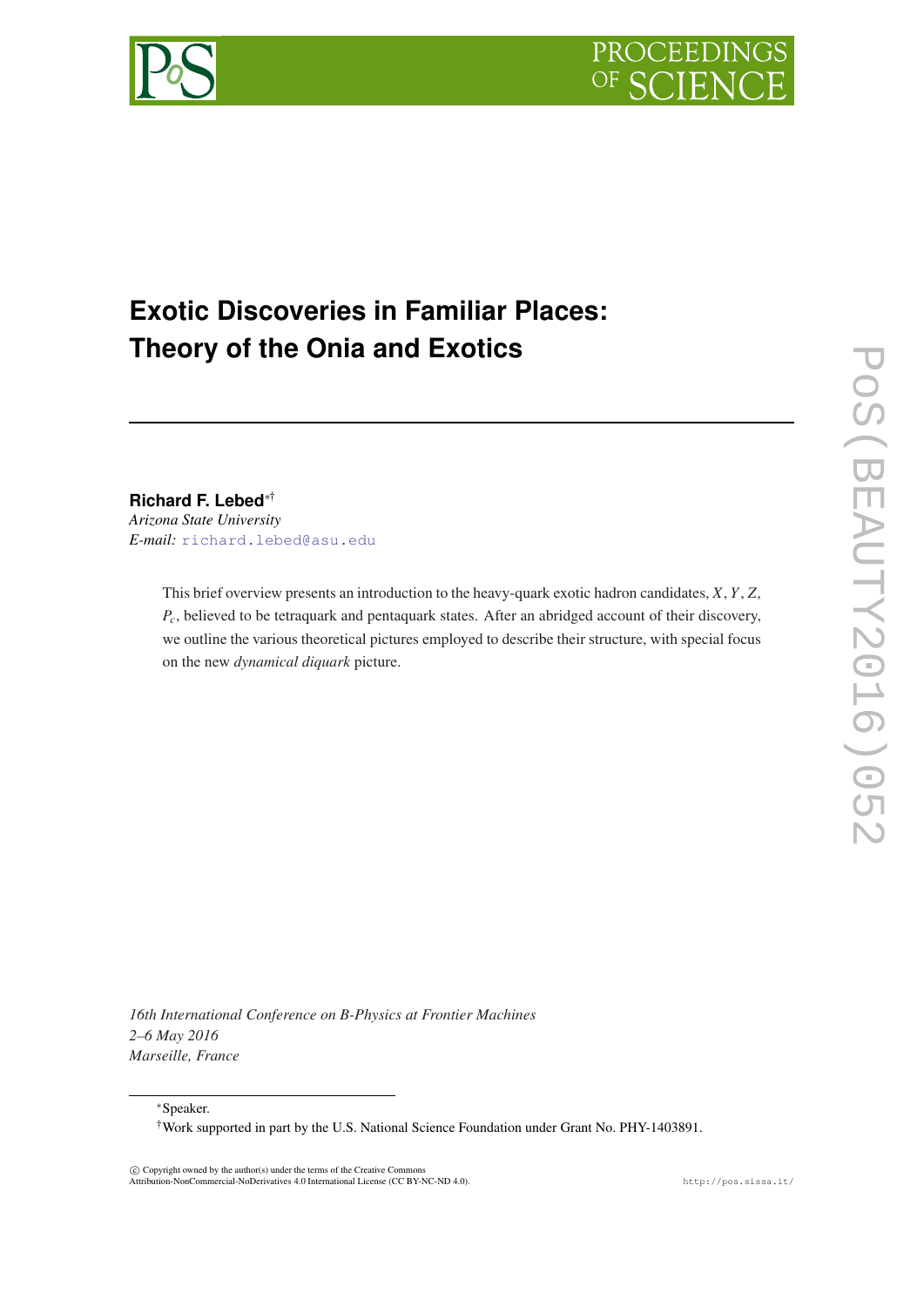# 1. Introduction

Textbooks tell us that hadrons occur in two conventional types:  $q\bar{q}$  mesons and  $qqq$  baryons. Especially thorough texts also mention the possibility of other, *exotic* color-neutral combinations: *gg glueballs*, *qq̃g hybrids*, *qq̃qq̄ tetraquarks*, *qqqqq̄ pentaquarks*, and so on. Yet only in 2003 was the first particle clearly identified for which a conventional assignment fails, the *X*(3872) [\[1\]](#page-6-0). Since then, almost 30 additional candidate exotics have been observed, in both the tetraquark and pentaquark sectors. In this brief overview, we examine the major experimental discoveries, the evidence for exoticness, and the variety of theoretical pictures developed to describe their structure.

#### 2. The Crucial Importance of Quarkonium

The quark model is now over half a century old. Why did identifying exotics take so long, and why did they first appear in the charmonium  $(c\bar{c})$  sector, when so very many light hadron states are known? In part, the answer is that the light sector  $( $2.4 \text{ GeV}$ )$  is rather crowded. It is easy for exotics made of  $u, d, s$  to "hide" amongst ordinary hadrons with the same  $J^{PC}$  quantum numbers via mixing. States  $\pi_1(1400)$ ,  $\pi_1(1600)$  with manifestly exotic  $J^{PC} = 1^{-+}$  (hybrid meson candidates) have been observed, but must be extracted from data through a complicated partial-wave analysis. Occasionally, a strong signal for a truly exotic particle can arise, even in multiple experiments, and later disappear [\[2\]](#page-6-0): In the early 2000's, evidence for a candidate pentaquark  $\Theta^+(1540)$  *K-N s*-channel resonance was eventually found to be primarily the result of unfortunate cuts applied to the data, and likely also influenced by *kinematical reflections* from *t*-channel exchanges. So when the true breakthrough occurred in 2003, it was not instantly accepted by everyone.

The key feature of the  $c\bar{c}$  system (and by extension, systems with *b* quarks) leading to stronger statements about exotics production is that the charm quark is the lightest one substantially heavier than the typical QCD energy scale,  $m_c \gg \Lambda_{\text{QCD}}$ . As was immediately appreciated in the wake of the "November Revolution" of 1974 [[3](#page-7-0), [4\]](#page-7-0) when the first charmonium state  $J/\psi$  was discovered,  $m<sub>c</sub>$  is large enough to allow one to determine the spectrum of charmonium, and the QCD running coupling at this scale,  $\alpha_s(m_c) \simeq 0.3$ , is small enough to justify a simple quantum-mechanical treatment. These facts, even more than the discovery of scaling in deep-inelastic scattering a few years prior, were instrumental in convincing the final skeptics of the reality of quarks and color charges. The most successful treatment in this regard, the so-called "Cornell potential" [[5](#page-7-0), [6\]](#page-7-0), models the strong interaction between the  $c\bar{c}$  pair as

$$
V(r) = -\frac{k\alpha_s}{r} + br,\tag{2.1}
$$

where the first term is the strong Coulomb-like one-gluon exchange, and the second term represents the string or color flux tube-like confining interaction. Various small modifications (*e.g.*, spinspin or spin-orbit terms) can be included, but once the particular form of  $V(r)$  is decided, it can be fed directly back into the Schrödinger equation to obtain the explicit  $c\bar{c}$  spectrum and wave functions. Such models have successfully predicted the entire  $c\bar{c}$  spectrum below the lowest opencharm  $(D^0\bar{D}^0)$  threshold and also a number of states above it (black lines in Fig. [1](#page-2-0)), and similarly in the  $b\bar{b}$  system. Possessing explicit wave functions also allows one to predict radiative and hadronic decay rates, which generally agree well with data.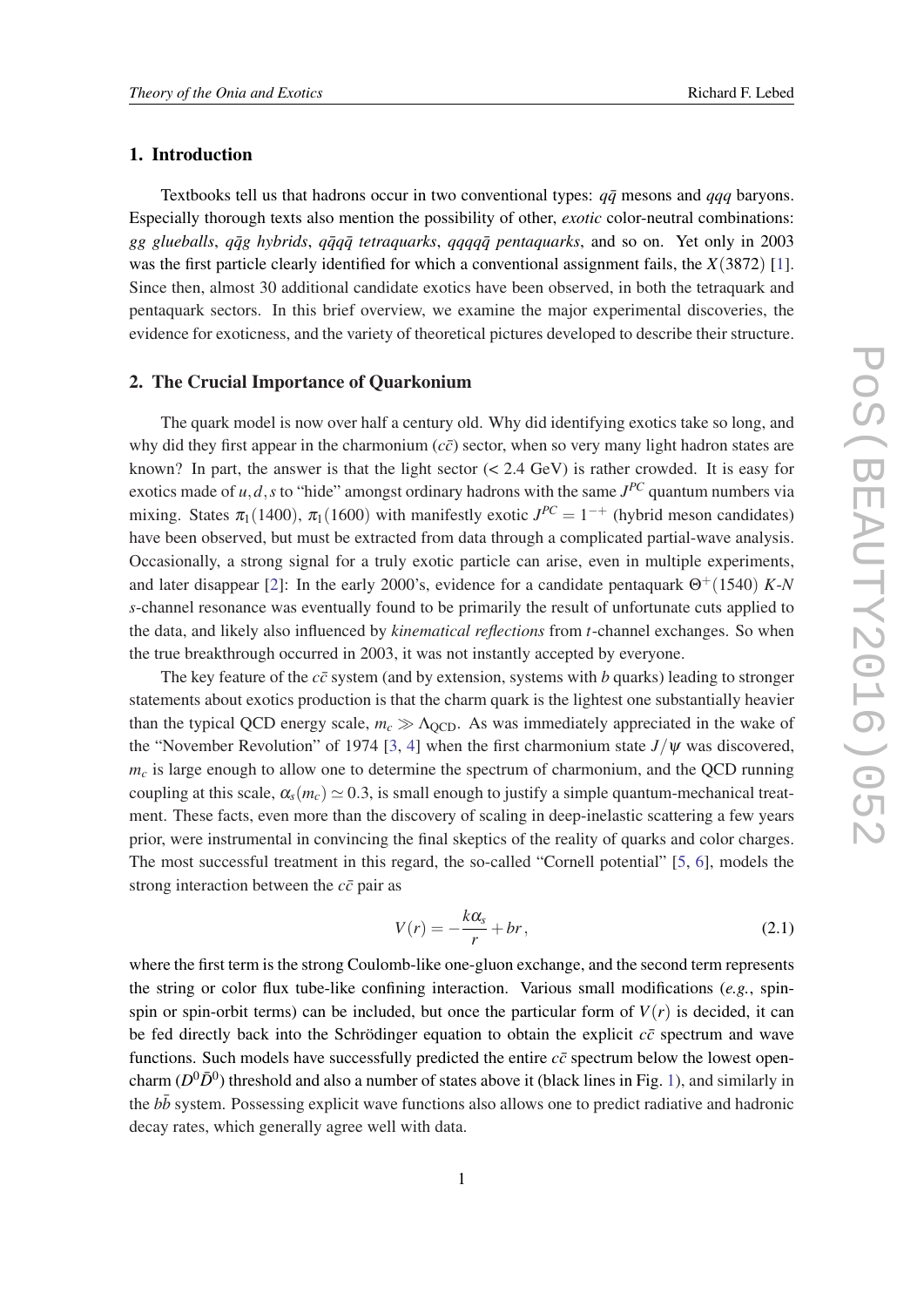<span id="page-2-0"></span>The existence of many additional states in the region of neutral  $c\bar{c}$  states (red lines in Fig. 1) thus strongly points to a large and complex system of *charmoniumlike* exotics. That they truly contain a  $c\bar{c}$  valence pair is evidenced by the fact that every observed decay channel contains a  $c\bar{c}$ pair. Unless we have somehow grossly misunderstood conventional  $c\bar{c}$  systems, these extra states must certainly be QCD exotics. Moreover, as several *charged* charmoniumlike states (discussed below) have been discovered, the neutral  $c\bar{c}$  or  $c\bar{c}g$  structures are insufficient to describe them all.



Figure 1: The neutral charmonium system. Black lines indicate the conventional  $c\bar{c}$  states predicted by quark-potential models that have been experimentally observed. Red lines indicate the charmoniumlike exotic states. Rectangles give the 1 $\sigma$  uncertainty of measured mass values. The lowest open-charm ( $D^0\bar{D}^0$ ) threshold is indicated as a dashed line.

## 3. Discovery of the Exotic Hadrons *X*, *Y*, *Z*, *P<sup>c</sup>*

The *X*(3872) was discovered by Belle in 2003 as a resonance of  $\pi^{+}\pi^{-}J/\psi$  in the decay  $B \to K(\pi^+\pi^- J/\psi)$ . It is worth recalling that the principal physics goal of Belle was not to look for exotics but to find *CP* violation in the neutral *B* sector; very likely, many more such surprise discoveries lie in store for the *b*-physics community. The existence of *X*(3872) has since been confirmed by multiple experiments. Its quantum numbers are  $J^{PC} = 1^{++}$ , but the nearest conventional *c* $\bar{c}$  state, the yet-undiscovered  $\chi_{c1}(2P)$ , is predicted to lie many 10's of MeV higher. Its measured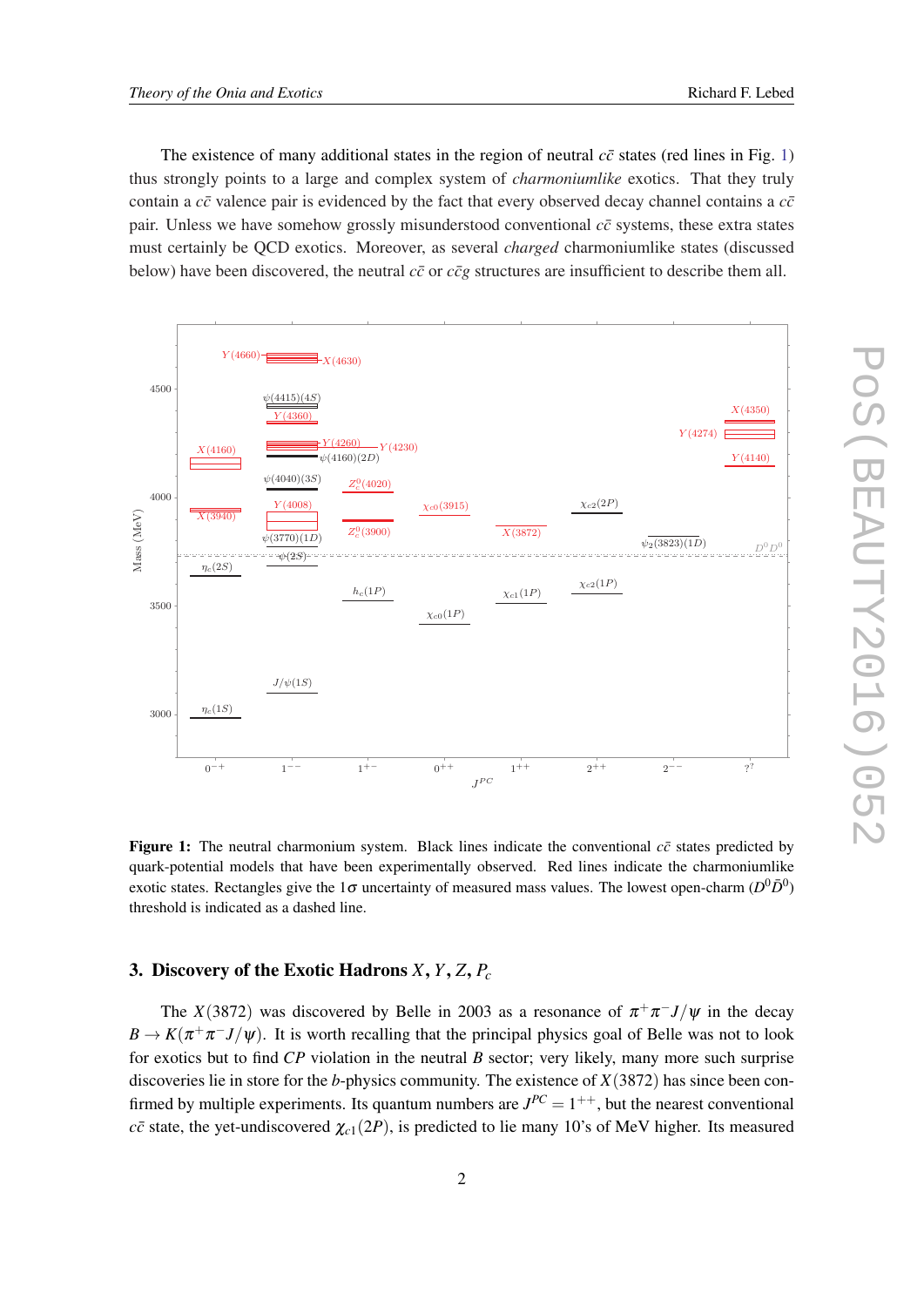<span id="page-3-0"></span>mass is  $m_{X(3872)} = 3871.69 \pm 0.17$  MeV, astonishingly close to the  $D^0 \bar{D}^{*0}$  threshold:

$$
m_{X(3872)} - m_{D^{*0}} - m_{D^0} = -0.11 \pm 0.21 \,\text{MeV},\tag{3.1}
$$

fueling endless speculation (first proposed in [[7](#page-7-0)]) that it is a  $D^0\overline{D}^{*0}$  molecule. In any case, it is believed to be a  $c\bar{c}u\bar{u}$  state. Its width is remarkably small,  $\Gamma_{X(3872)} < 1.2$  MeV, incompatible with being an excited conventional  $c\bar{c}$  state. The label "*X*" emphasizes that its true structure and place in the family of hadrons still remains unknown.

In 2005, the BaBar Collaboration discovered the second charmoniumlike exotic, *Y*(4260) [\[8\]](#page-7-0). They exploited the *initial-state radiation* (ISR) technique, in which the beam  $e^{\pm}$  pair emits a real photon before colliding; then the state emerging from the collision vertex carries the  $J^{PC} = 1^{--}$  of the virtual photon. *Y*(4260) has been confirmed by other experiments, and is charmoniumlike, as evidenced both by its mass and decay modes, such as  $\pi^+\pi^- J/\psi$ . It is believed exotic because all of the expected conventional  $c\bar{c}$  states in the 1<sup>--</sup> channel up to the 4*S*  $\psi$ (4415) have been seen (see Fig. [1\)](#page-2-0). Subsequently, several other exotics have been observed in the 1−− channel, all labeled *Y*.

The *Y*(4260) was used in experiments by both the BESIII [\[9\]](#page-7-0) and Belle [[10\]](#page-7-0) Collaborations for the first confirmation of a charged charmoniumlike state,  $Z_c^+(3900)$ , in 2013: It appears as a resonance in the decay  $Y(4260) \to \pi^{-}(\pi^{+}J/\psi)$ , and its quantum numbers have been determined to be  $J^P = 1^+$ . As a charged state, its minimal flavor content is  $c\bar{c}u\bar{d}$ , meaning that it was the first manifestly exotic state ever confirmed beyond  $5\sigma$  by two experiments. While news of this discovery should have become much more widely known in the physics community, the cautionary example of the  $\Theta^+(1535)$  was still a recent memory; what if all of the "states" discovered up to this point turned out not really to be states, but rather brilliant forgeries?

One important feature of a true resonance (in contrast to an unfortunate statistical "bump" in cross-section data) is a characteristic interference of its complex production amplitude  $f(s)$  with nonresonant background. In the idealized case of an isolated Breit-Wigner resonance,

$$
f(s) = \frac{\Gamma/2}{M - \sqrt{s} - i\Gamma/2},\tag{3.2}
$$

the scattering phase shift  $\delta \equiv \arg f(s)$  increases rapidly from 0 to  $\pi$ , creating a characteristic looping behavior in the Argand plane. In 2014, the LHCb Collaboration not only confirmed [[11\]](#page-7-0) the existence (at 13.9 $\sigma$ ) of a charged charmoniumlike state,  $Z^-(4430) \to \pi^- \psi'$  (first seen by Belle in 2008 [[12\]](#page-7-0)) with  $J^P = 1^+$ , but also measured the phase shift in the resonant region and found it to be compatible with the expected looping behavior. While nature could be especially unkind and generate this behavior even in the absence of a resonance, such an accident seems unlikely, and moreover, further tests by LHCb [[13\]](#page-7-0) support that  $Z$ <sup>-</sup>(4430) is not merely a kinematical reflection. As of 2014, one could state with some confidence that we had entered the Age of the Third Hadron.

Indeed, one may also say that the Age of the Fourth Hadron followed only one year later. In 2015, LHCb observed [\[14](#page-7-0)] the first two baryonic charmoniumlike resonances,  $P_c^+(4380)$  (at  $9\sigma$ ) and  $P_c^+(4450)$  (at 12 $\sigma$ ) decaying into  $J/\psi p$ , and therefore possessing pentaquark *ccuud* quantum numbers. While the  $J<sup>P</sup>$  assignments are not yet completely established, the preferred solution gives opposite parities and one state with spin 3/2 and the other with spin 5/2. Again, rapid phase variation in the vicinity of the peaks, consistent with resonant behavior, was observed [although resembling the ideal Breit-Wigner behavior rather less for the  $P_c^+(4380)$ ].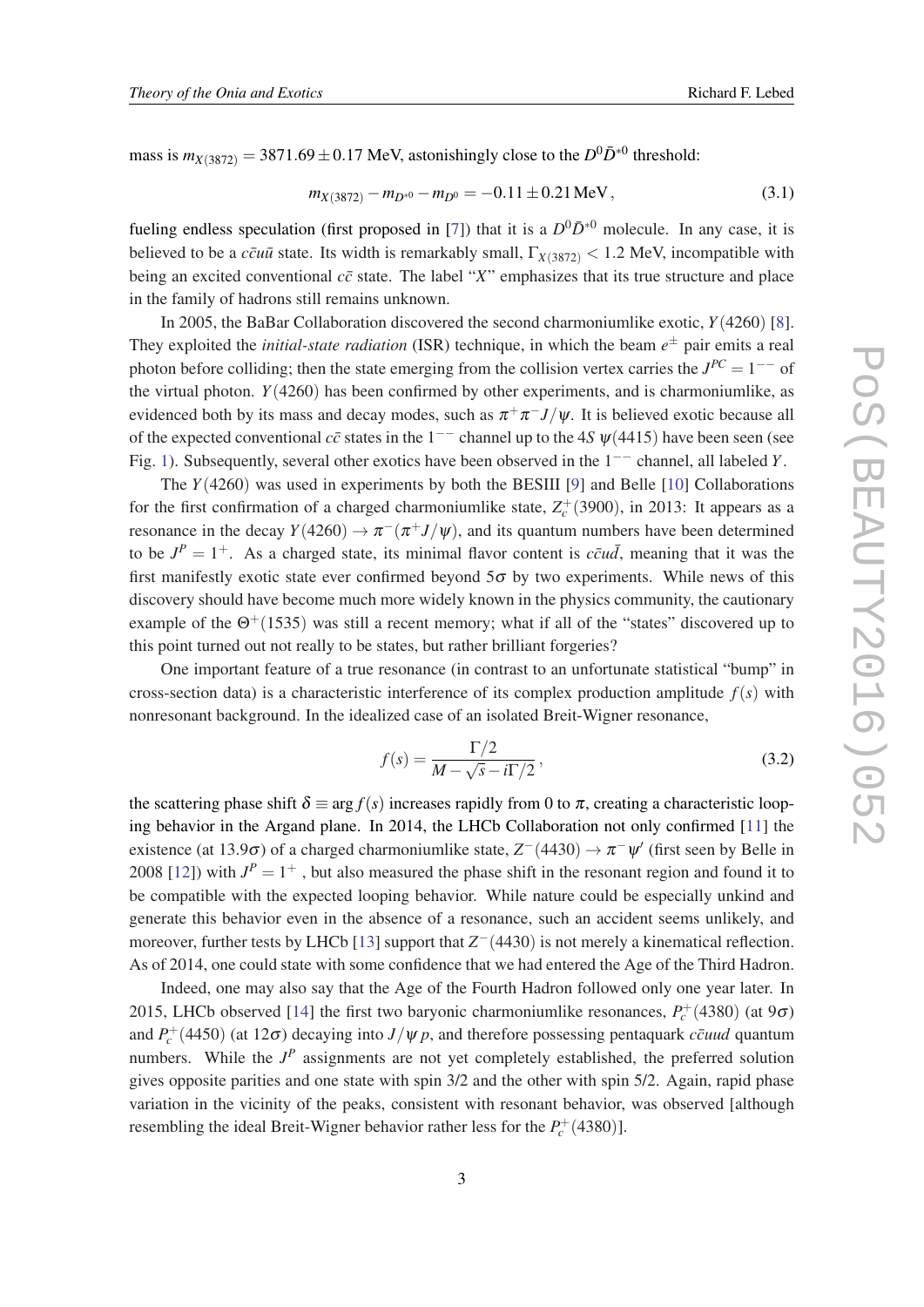This discussion has been, of necessity, extremely brief and does not mention all the other exotic candidates, the supporting experiments, the conflicting signals, and the dead ends. Nor does it mention that a few exotic candidates have been observed in the  $b\bar{b}$  sector as well. An expansive discussion appears in the recent review Ref. [\[15\]](#page-7-0). As of the time of the BEAUTY 2016 Conference, 29 exotics had been observed, of which 24 are in the  $c\bar{c}$  sector, 4 are in the (much less explored)  $b\bar{b}$  sector (See, *e.g.*, [\[16](#page-7-0), [17\]](#page-7-0)), and 1 in the *bsud* sector [[18\]](#page-7-0). Of these, 12 have been confirmed by a second experiment, and only 1 of the other 17 (the last) has been challenged by strong contrary evidence [\[19](#page-7-0)]. Of particular interest to this conference, a large number of *b*-containing exotics almost certainly await discovery.

#### 4. How Are the Exotics Assembled?

The existence of tetraquark and pentaquark states having been established experimentally, we briefly explore their structure as composite multiquark particles. On the order of 1000 theoretical papers have appeared since the discovery of the *X*(3872), so it will be impossible to include any but the earliest references to a particular approach, and for specificity, we focus on the tetraquarks.

Given a  $q\bar{q}q\bar{q}$  system, simple SU(3) color algebra shows that color singlets can be formed in exactly two ways, which correspond to the two possible independent  $q\bar{q}$  pairings. While it is tempting to describe these pairings as corresponding to the formation of hadronic molecules [*e.g.*, in the case of *X*(3872), either  $D^0\bar{D}^{*0}$  or *J*/ $\psi$   $\omega$ ], group theory alone does not determine hadronic structure or dynamics. The quarks can segregate themselves spatially in several other ways that do not resemble a molecular configuration. Let us first discuss the popular non-molecular pictures.

Charmoniumlike *hybrids* were first modeled in Ref. [[20\]](#page-7-0)). They may explain some of the neutral exotics, but not the  $Z^{\pm}$ . Furthermore, for most values of  $J^{PC}$ , hybrids are expected from lattice QCD to lie higher in mass than the observed exotics [\[21](#page-7-0)].

The *hadrocharmonium* picture [\[22\]](#page-7-0) assumes that the heavy  $c\bar{c}$  pair in a tetraquark resides at the center of a cloud provided by the lighter two quarks. Such models are best at describing decays of the exotic into conventional charmonium, but are somewhat less successful for open-charm decays.

The *diquark* picture (sometimes confusingly referred to as "tetraquark") is based on the idea that quarks have a little-appreciated attractive channel: In addition to the well-known color-singlet  $q\bar{q}$  combination, a  $qq$  pair at short distance exhibits a strong attraction, fully one-half as large, into a color- $\bar{3}$ . One can imagine multiquark hadrons with compact diquark (*qq*) or antidiquark  $(\bar{q}\bar{q})$  components. The spectroscopy of such states has been developed in Refs. [\[23,](#page-7-0) [24](#page-7-0)] and, for example, gives a simple explanation for the *Y* states as  $L = 1$  excitations of the ground states such as *X*(3872). However, diquark models also tend to greatly overpredict the number of states expected.

It is even possible for apparent resonances not to be true states at all, but rather an effect caused by the rapid opening of a nearby two-meson threshold. The complex analyticity properties of the associated two-point function create a effective attraction that can, in certain circumstances, produce a cusp-shaped profile resembling in all respects a resonance. The most well-known of these *kinematic effects* is the *cusp effect* first suggested for the heavy exotics in Ref. [[25](#page-7-0)]; however, *rescattering effects* due to the production of loops of virtual particles can have similar effects. Nevertheless, not every exotic lies especially close to a threshold [the  $Z^-(4430)$  is a prime example], and states as narrow as the *X*(3872) are very difficult to explain purely as a kinematical effect.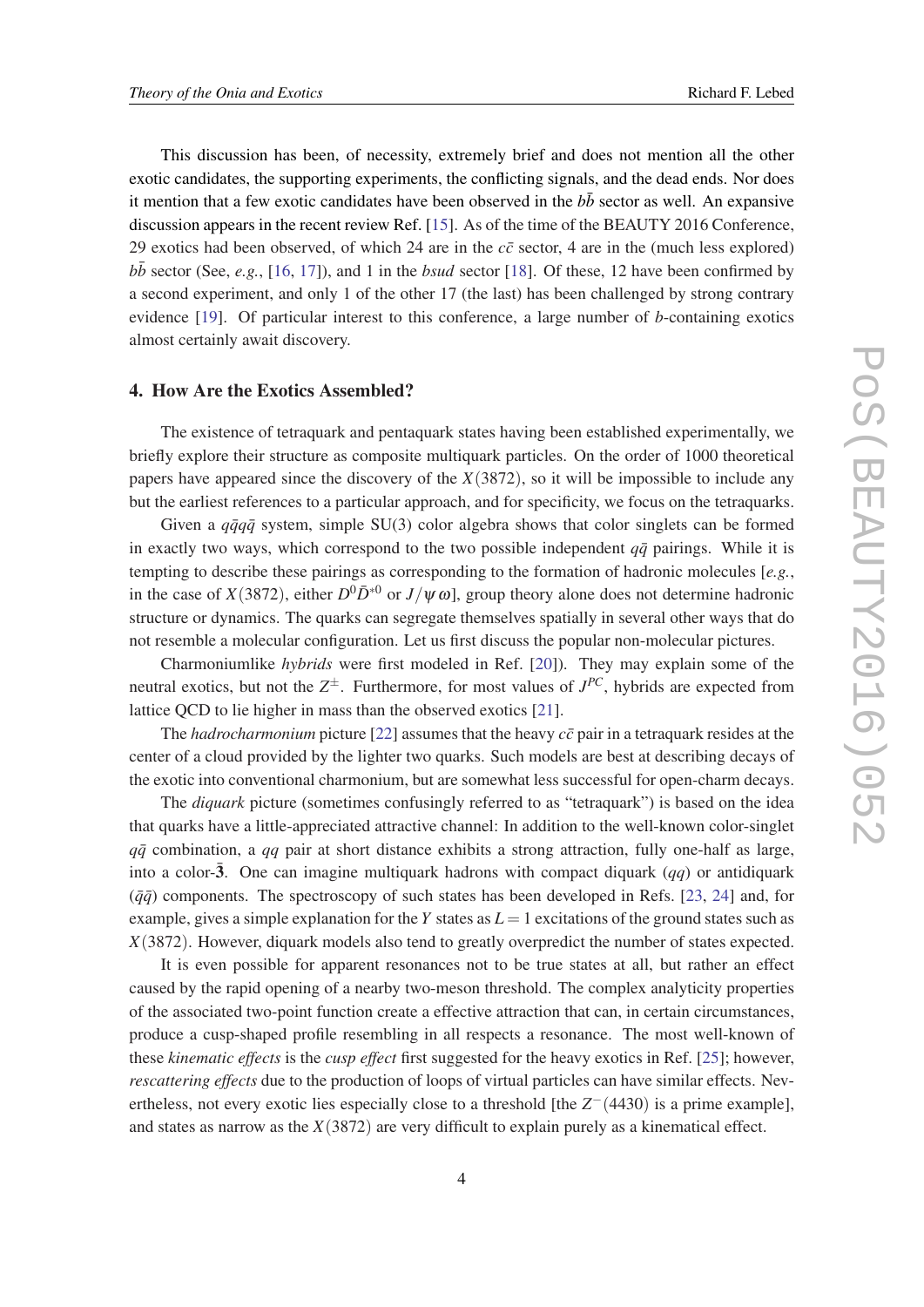We return at last to the simple *hadronic molecule* picture, first proposed for  $c\bar{c}$  systems in [\[26](#page-7-0), [27](#page-7-0)]. A number of the exotics lie suspiciously close to hadron thresholds [*e.g.*, Eq. [\(3.1](#page-3-0))]. However, not all are, as has just been noted for the *Z* <sup>−</sup>(4430). Moreover, some *XY Z* states lie slightly *above* a hadronic threshold [*e.g.*,  $Y(4260)$  lies about 30 MeV above the  $D_s^*\bar{D}_s^*$  threshold], creating the awkward problem of a bound state with positive binding energy. In the well-studied case of the *X*(3872), one would expect a state with such a tiny binding energy—the central value is 20 times smaller than the binding energy of a deuteron, already considered weakly bound—to be especially delicate. The *X*(3872) might appear in *B* decays, but one would expect them to be blown apart at the high energies of collider experiments. Plenty of  $D^0$  and  $\bar{D}^{*0}$  mesons should be produced in *prompt production* in the central interaction region, but very few should be produced close enough in phase space to coalesce into a molecular configuration, even including strong final-state interaction effects. And yet, CDF [[28](#page-7-0)] and CMS [\[29](#page-8-0)] produced  $X(3872)$  as copiously as conventional  $c\bar{c}$  states. Charmoniumlike hadronic molecules may certainly exist, but the *X*(3872) does not seem to fit the expected profile.

It is entirely possible that no single structure accommodates all of the exotic states. Some could be molecules, some hybrids, some kinematical effects, *etc.* Or they could be quantummechanical mixtures of several of these. For example, allowing both molecular and conventional  $c\bar{c}$ components for the *X*(3872) is very helpful in accommodating its currently known properties. Each picture deserves continued study to map out its successes, shortcomings, and limits of applicability.

# 5. A New Dynamical Picture for the *X*, *Y*, *Z*, *P<sup>c</sup>*

A feature shared by all of the aforementioned pictures is a reliance, either explicitly or implicitly, on essentially static structures (*e.g.*, the formation of recognizable mesonic degrees of freedom, or diquarks in well-defined orbitals). They do not obviously incorporate the full complexity of QCD dynamics in what are, after all, rather short-lived states. This author and collaborators therefore recently developed a new picture [\[30](#page-8-0)] to accommodate these facts.

The claim is that at least some of the observed tetraquark states are bound states of diquarkantidiquark pairs, as suggested above. However, unlike other familiar bound states, the components are not in a static molecular configuration. Rather, the diquarks are created with a large relative momentum, and rapidly separate from each other (hence the name *dynamical diquark* picture). Since the diquarks are not color neutral, they cannot, by confinement, separate arbitrarily far. Their kinetic energy is converted into the potential energy of the color flux tube connecting them, until the pair is brought to rest at some substantial separation, at which point hadronization occurs though the large-distance tails of meson wave functions stretching from the *q*'s of the diquarks to the  $\bar{q}$ 's of the antidiquarks. But these tails are exponentially suppressed, leading to suppressed decay transitions and hence, observably narrow widths. Why should this type of hadronization occur, rather than a simple breaking of the flux tube at this point, creating an additional  $q\bar{q}$  and resolving the system via baryon-antibaryon creation? The lowest such threshold is  $\Lambda_c \bar{\Lambda}_c$  at 4573 MeV, and indeed, the lowest exotic candidate [ $X(4630)$ ] above this threshold is observed [[31\]](#page-8-0) to decay only into  $\Lambda_c \bar{\Lambda}_c$ .

As an example, consider the production of  $Z^+(4430)$  in nonleptonic  $\bar{B}^0 = b\bar{d}$  decay (production in *b*-factories and colliders is similar). The weak transition  $b \rightarrow c s \bar{c}$  suggests the obvious "colorallowed" open-charm decay route  $(b\bar{d}) \rightarrow (c\bar{d})(s\bar{c}) = D^{(*)+} \bar{D}_{s}^{(*)-}$ , where parentheses indicate the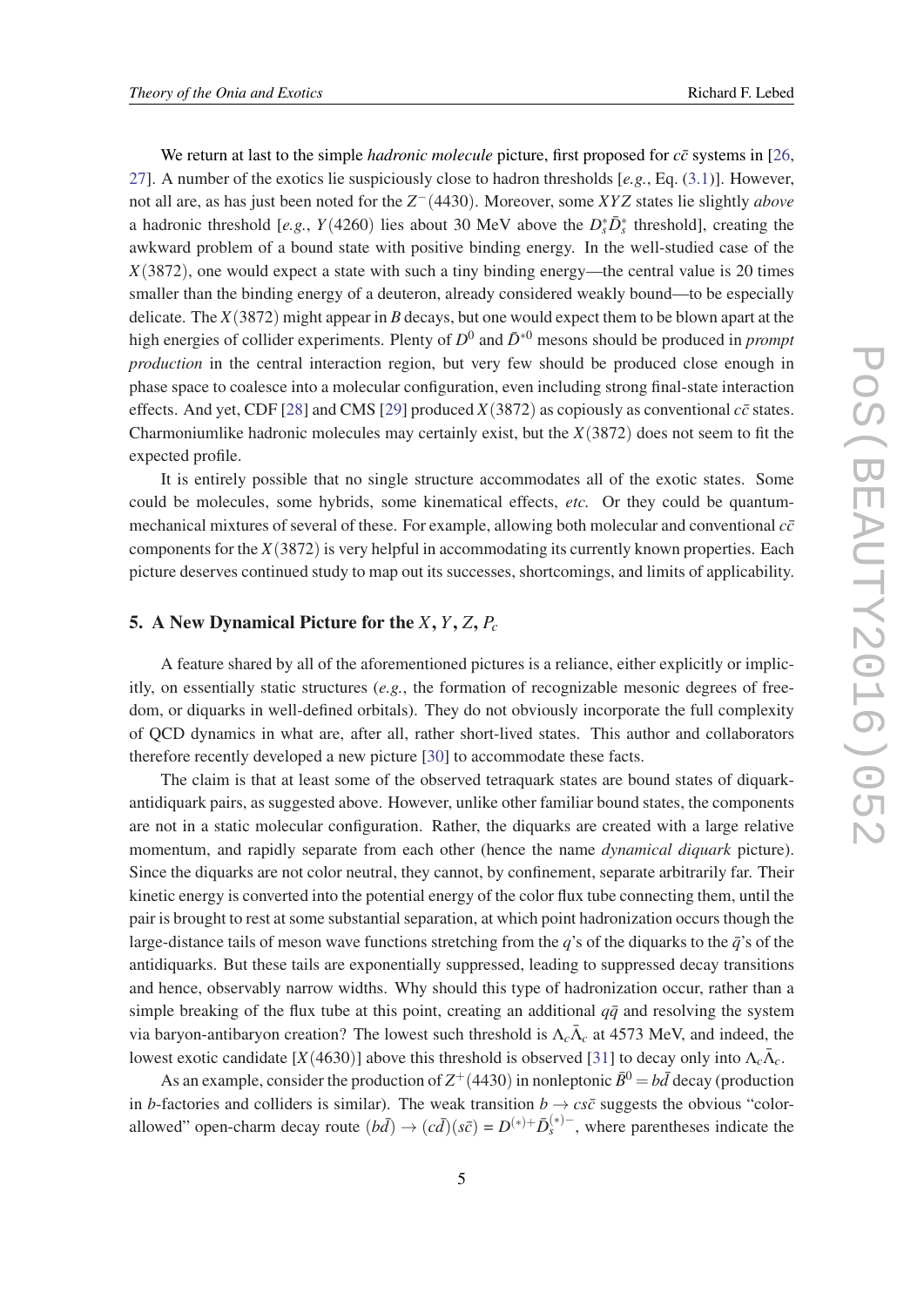<span id="page-6-0"></span>compact quark combinations. This particular quark transition occurs about 22% of the time, and the given 2-body decays amount to about 5% of  $\bar{B}^0$  decays [[32\]](#page-8-0). In such decays, the c.m. momentum of the hadrons is  $\simeq$  1700 MeV, simply reflecting the large energy release due to  $m_b \gg m_c$ .

Of course, several other decay mechanisms are available, including color-suppressed decays, penguins, and so on. In the dynamical diquark picture, in some fraction of decays the formation of a diquark-antidiquark pair is favorable. In the case of  $\bar{B}^0$ , let the weak decay  $b \to c s \bar{c}$  be accompanied by the creation of an additional  $u\bar{u}$  pair from the vacuum. Some fraction of the time, the  $(uc)$  and  $(\bar{c}\bar{d})$  pairs appear in sufficient proximity to form color-triplet diquarks rather than color-singlet  $q\bar{q}$ pairs. The remaining  $(s\bar{u})$  forms a  $K^-$ , so the production process, just as is experimentally observed, is  $\bar{B}^0 \to K^-Z^+(4430)$ ; were the diquarks color neutral, this process would be a conventional 3body hadronic decay. Instead, the ( $uc$ ) and ( $\bar{c}\bar{d}$ ) diquarks separate until forced to come to rest and hadronize as described above, into the observed pair  $\psi^\prime\pi^+$ ; this configuration defines the  $Z^+(4430)$ .

To support this picture, note a remarkable experimental feature of the  $Z^+(4430)$ : It heavily prefers to decay to the  $J^{PC} = 1^{--}$  2*S* state  $\psi'$  rather than the 1*S* state  $J/\psi$  by at least a factor of 10 [\[33](#page-8-0)], despite the significantly larger phase space for the latter. This fact is easy to understand if one calculates the final separation  $r<sub>Z</sub>$  of the diquark-antidiquark pair using, say, the Cornell potential; one finds  $r_Z = 1.16$  fm. In comparison, the same potential gives charge radii of the  $c\bar{c}$ states,  $\langle r_{J/\psi} \rangle = 0.39$  fm and  $\langle r_{\psi'} \rangle = 0.80$  fm. A simple matter of greater wave function overlap for the  $\psi'$  in the dynamical diquark model explains its preferred status in  $Z^+(4430)$  decay.

Finally, a few words about the  $P_c^+$  states: The color attraction for  $3 \times 3 \rightarrow \bar{3}$  applies not just to diquarks, but can be compounded successively to triquarks and beyond. In Ref. [\[34\]](#page-8-0), the discovery channel  $\Lambda_b \to P_c^+ K^-$  is seen to be an exact analogue to the  $\bar{B}^0 \to Z^+(4430)K^-$ , except that the diquark  $(\bar{c}\bar{d})$  is replaced by the color-3 *antitriquark*  $[\bar{c}(ud)]$ .

### 6. The Present and the Future

The past two years have provided confirmation of the existence of tetraquarks and observation, at high statistical significance, of the pentaquark, the third and fourth classes of hadron. To date, almost 30 such states (*X*,*Y*,*Z*,*Pc*) have been observed. Several theoretical pictures have been developed to describe their structure (molecules, hybrids, diquark-antidiquark states, hadrocharmonium, and kinematic effects), and while each one has appealing features, none of them appears to universally explain all of the new states. We have also described the new "dynamical diquark" picture, designed to allow creation of a spatially large hadronic system still strongly bound by color forces.

The field of heavy-quark QCD exotics is nonetheless strongly data-driven. *b*-physics experiments will continue to lead the way in the development of this rich subject (as evidenced by reports in this conference on the latest exotics results from ATLAS, BESIII, CMS, and LHCb [\[35](#page-8-0)], and prospects for the BelleII upgrade [[36\]](#page-8-0)), and a final understanding of these states will become clear.

### References

- [1] S.K. Choi *et al.* [Belle Collaboration], / psi decays," Phys. Rev. Lett. 91, 262001 (2003) [hep-ex/0309032].
- [2] R.A. Schumacher, AIP Conf. Proc. 842, 409 (2006) [nucl-ex/0512042].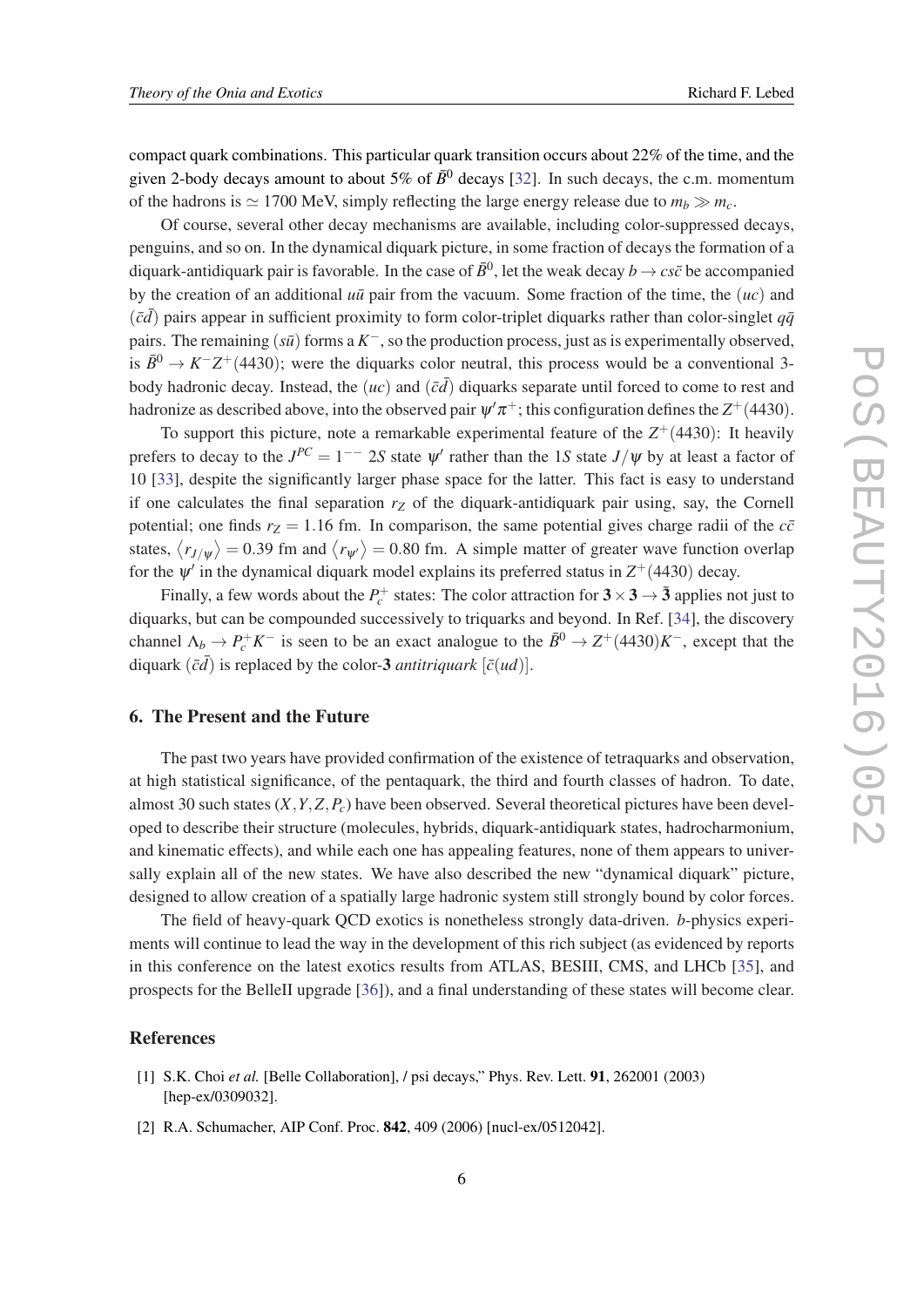- <span id="page-7-0"></span>[3] J.J. Aubert *et al.* [E598 Collaboration], Phys. Rev. Lett. **33**, 1404 (1974).
- [4] J.E. Augustin *et al.* [SLAC-SP-017 Collaboration], Phys. Rev. Lett. 33, 1406 (1974) [Adv. Exp. Phys. 5, 141 (1976)].
- [5] E. Eichten, K. Gottfried, T. Kinoshita, K.D. Lane, and T.-M. Yan, Phys. Rev. D 17, 3090 (1978) Erratum: [Phys. Rev. D 21, 313 (1980)].
- [6] E. Eichten, K. Gottfried, T. Kinoshita, K.D. Lane, and T.-M. Yan, Phys. Rev. D 21, 203 (1980).
- [7] N.A. Törnqvist, Phys. Lett. B 590, 209 (2004) [hep-ph/0402237].
- [8] B. Aubert *et al.* [BaBar Collaboration], Phys. Rev. Lett. 95, 142001 (2005) [hep-ex/0506081].
- [9] M. Ablikim *et al.* [BESIII Collaboration], Phys. Rev. Lett. 110, 252001 (2013) [arXiv:1303.5949 [hep-ex]].
- [10] Z.Q. Liu *et al.* [Belle Collaboration], Phys. Rev. Lett. 110, 252002 (2013) [arXiv:1304.0121 [hep-ex]].
- [11] R. Aaij *et al.* [LHCb Collaboration], Phys. Rev. Lett. 112, 222002 (2014) [arXiv:1404.1903 [hep-ex]].
- [12] S.K. Choi *et al.* [Belle Collaboration], Phys. Rev. Lett. 100, 142001 (2008) [arXiv:0708.1790 [hep-ex]].
- [13] R. Aaij *et al.* [LHCb Collaboration], Phys. Rev. D **92**, 112009 (2015) [arXiv:1510.01951 [hep-ex]].
- [14] R. Aaij *et al.* [LHCb Collaboration], Phys. Rev. Lett. 115, 072001 (2015) [arXiv:1507.03414 [hep-ex]].
- [15] H.X. Chen, W. Chen, X. Liu, and S.L. Zhu, arXiv:1601.02092 [hep-ph].
- [16] A. Bondar *et al.* [Belle Collaboration], Phys. Rev. Lett. 108, 122001 (2012) [arXiv:1110.2251 [hep-ex]].
- [17] P. Krokovny *et al.* [Belle Collaboration], Phys. Rev. D 88, no. 5, 052016 (2013) [arXiv:1308.2646 [hep-ex]].
- [18] V.M. Abazov *et al.* [D0 Collaboration], [arXiv:1602.07588 [hep-ex]].
- [19] The LHCb Collaboration [LHCb Collaboration], LHCb-CONF-2016-004, CERN-LHCb-CONF-2016-004.
- [20] R. Giles and S.H.H. Tye, Phys. Rev. Lett. 37, 1175 (1976).
- [21] E. Braaten, C. Langmack, and D.H. Smith, Phys. Rev. D 90, 014044 (2014) [arXiv:1402.0438 [hep-ph]].
- [22] M.B. Voloshin, Prog. Part. Nucl. Phys. **61**, 455 (2008) [arXiv:0711.4556 [hep-ph]].
- [23] L. Maiani, F. Piccinini, A.D. Polosa, and V. Riquer, Phys. Rev. D 71, 014028 (2005) [hep-ph/0412098].
- [24] L. Maiani, F. Piccinini, A.D. Polosa, and V. Riquer, Phys. Rev. D 89, 114010 (2014) [arXiv:1405.1551 [hep-ph]].
- [25] D.V. Bugg, Phys. Lett. B **598**, 8 (2004) [hep-ph/0406293].
- [26] M.B. Voloshin and L.B. Okun, JETP Lett. 23, 333 (1976) [Pisma Zh. Eksp. Teor. Fiz. 23, 369 (1976)].
- [27] A. De Rújula, H. Georgi, and S.L. Glashow, Phys. Rev. Lett. 38, 317 (1977).
- [28] A. Abulencia *et al.* [CDF Collaboration], Phys. Rev. Lett. 98, 132002 (2007) [hep-ex/0612053].